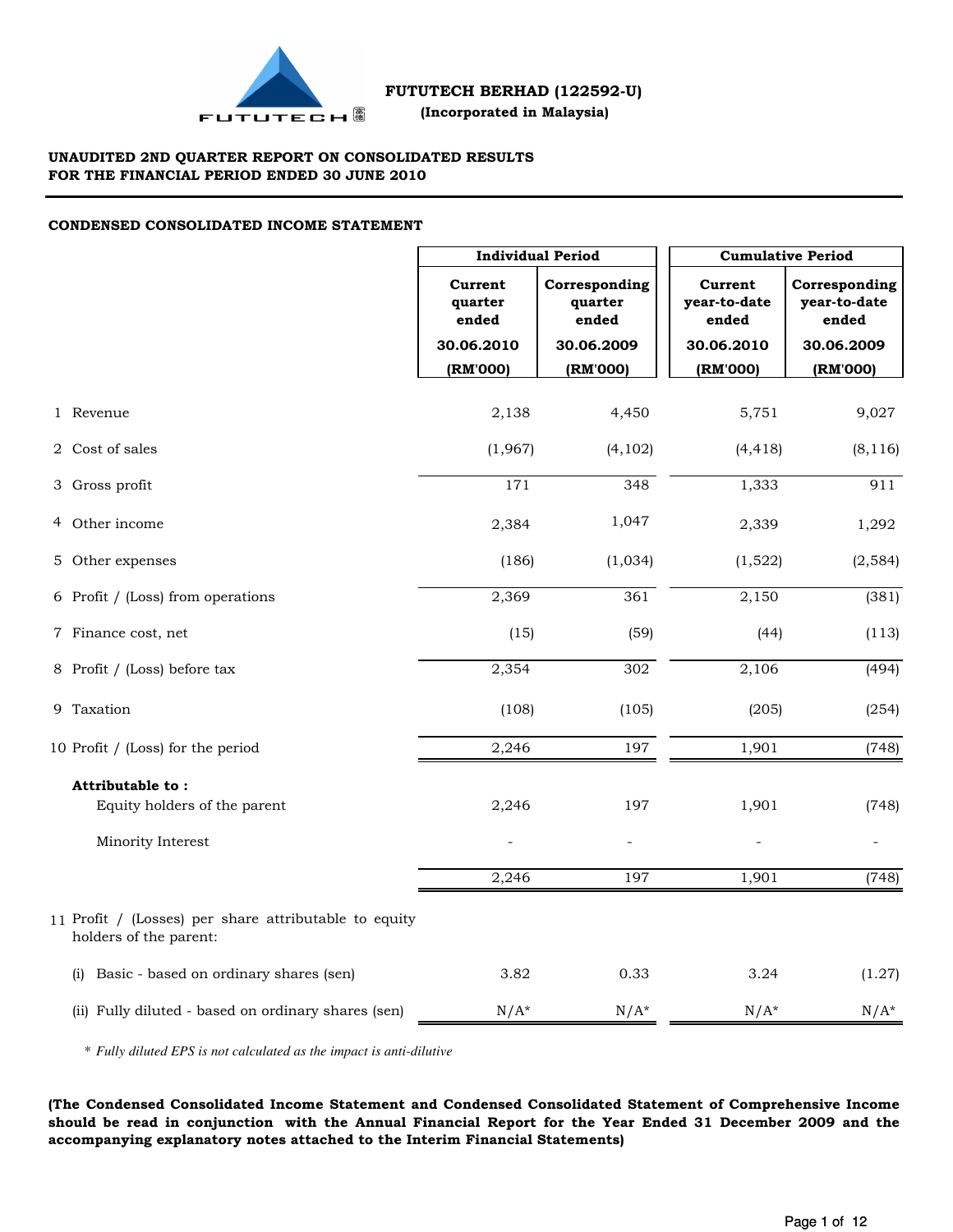

## **UNAUDITED 2ND QUARTER REPORT ON CONSOLIDATED RESULTS FOR THE FINANCIAL PERIOD ENDED 30 JUNE 2010**

# **CONDENSED CONSOLIDATED STATEMENT OF COMPREHENSIVE INCOME**

|                                                  | <b>Individual Period</b>    |                                   | <b>Cumulative Period</b>         |                                        |  |
|--------------------------------------------------|-----------------------------|-----------------------------------|----------------------------------|----------------------------------------|--|
|                                                  | Current<br>quarter<br>ended | Corresponding<br>quarter<br>ended | Current<br>year-to-date<br>ended | Corresponding<br>year-to-date<br>ended |  |
|                                                  | 30.06.2010                  | 30.06.2009                        | 30.06.2010                       | 30.06.2009                             |  |
|                                                  | (RM'000)                    | (RM'000)                          | (RM'000)                         | (RM'000)                               |  |
| 1 Profit / (Loss) for the period                 | 2,246                       | 197                               | 1,901                            | (748)                                  |  |
| 2 Currency translation differences               | 12                          | (23)                              | $\overline{4}$                   | (93)                                   |  |
| 3 Total comprehensive income for the period      | 2,258                       | 174                               | 1,905                            | (841)                                  |  |
| Attributable to:<br>Equity holders of the parent | 2,258                       | 174                               | 1,905                            | 174                                    |  |
| Minority Interest                                |                             | $\overline{\phantom{a}}$          |                                  |                                        |  |
|                                                  | 2,258                       | 174                               | 1,905                            | (841)                                  |  |

**(The Condensed Consolidated Income Statement and Condensed Consolidated Statement of Comprehensive Income should be read in conjunction with the Annual Financial Report for the Year Ended 31 December 2009 and the accompanying explanatory notes attached to the Interim Financial Statements)**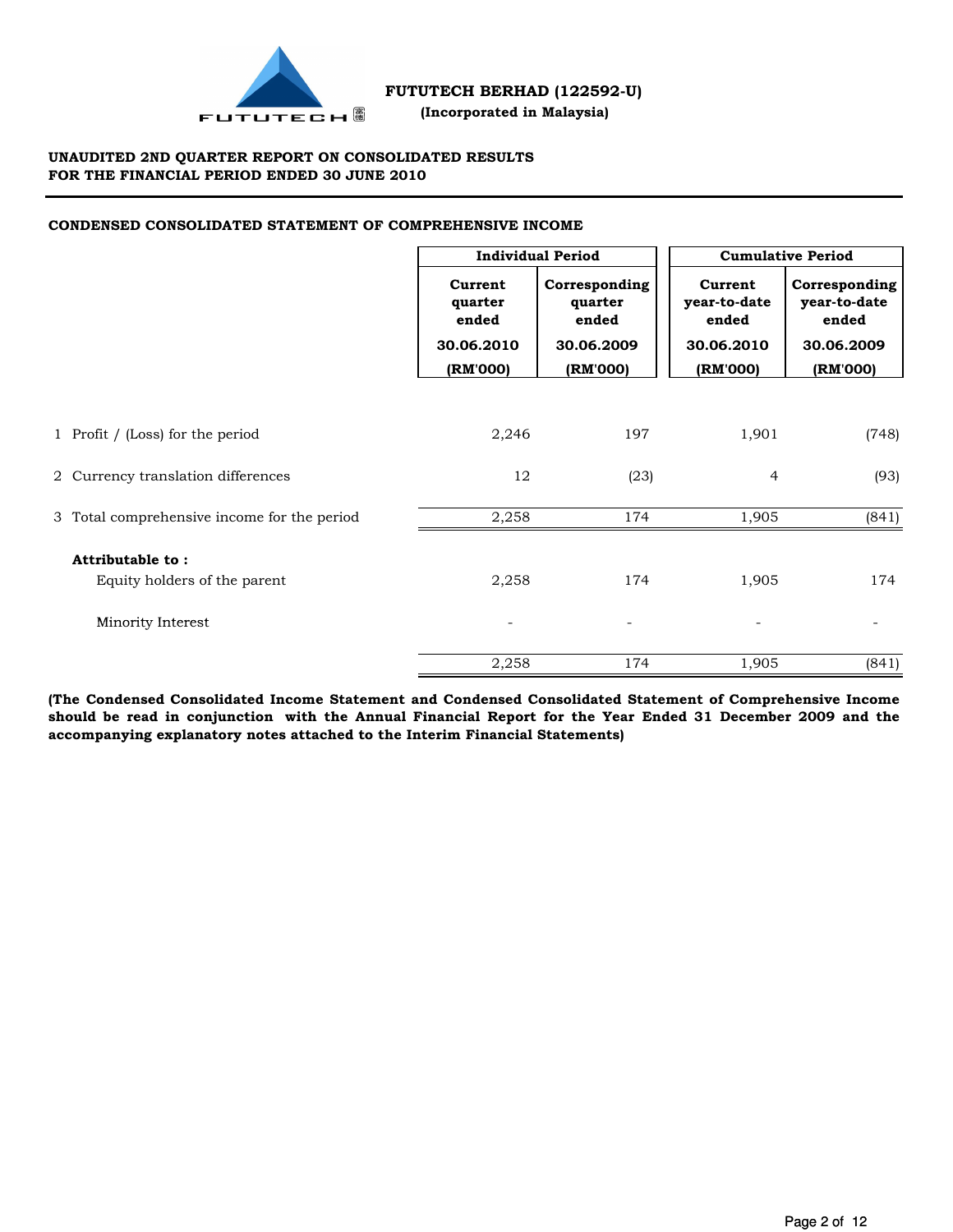

### **UNAUDITED 2ND QUARTER REPORT ON CONSOLIDATED RESULTS FOR THE FINANCIAL PERIOD ENDED 30 JUNE 2010**

# **CONDENSED CONSOLIDATED STATEMENT OF FINANCIAL POSITION**

|                                                                                                                          | (UNAUDITED)<br>As at<br>30.06.2010<br>(RM'000) | (AUDITED)<br>As at<br>31.12.2009<br>(RM'000) |
|--------------------------------------------------------------------------------------------------------------------------|------------------------------------------------|----------------------------------------------|
| <b>NON CURRENT ASSETS</b>                                                                                                |                                                |                                              |
| <b>Property, Plant and Equipment</b>                                                                                     | 9,531                                          | 10,185                                       |
| <b>Prepaid Land Lease Payments</b>                                                                                       | 917                                            | 917                                          |
| <b>Other Investments</b>                                                                                                 | 71                                             | 71                                           |
| <b>Other Intangible Assets</b>                                                                                           | 10,519                                         | 11,173                                       |
| <b>Current Assets</b>                                                                                                    |                                                |                                              |
| Inventories<br><b>Trade Debtors</b><br>Other Debtors, Deposits and Prepayments<br>Cash and Bank Balances                 | 2,907<br>3,608<br>2,529<br>14,696              | 2,917<br>5,731<br>1,473<br>6,529             |
| Non-Current Assets Held for Sale                                                                                         | 23,740                                         | 16,650<br>7,115                              |
| <b>TOTAL ASSETS</b>                                                                                                      | 23,740<br>34,259                               | 23,765<br>34,938                             |
| <b>EQUITY and LIABILITIES</b>                                                                                            |                                                |                                              |
| <b>Equity Attributable to Equity Holders of the Company</b><br>Share Capital                                             | 58,726                                         | 58,726                                       |
| Reserves<br>Others                                                                                                       | 236                                            | 232                                          |
| <b>Accumulated Losses</b>                                                                                                | (27, 048)<br>31,914                            | (28, 948)<br>30,010                          |
| <b>Minority Interest</b>                                                                                                 |                                                |                                              |
| <b>Total Equity</b>                                                                                                      | 31,914                                         | 30,010                                       |
| <b>Non-Current Liabilities</b><br>Long Term Borrowings                                                                   |                                                | 958                                          |
| Deferred Taxation                                                                                                        |                                                |                                              |
|                                                                                                                          | $\overline{\phantom{a}}$                       | 958                                          |
| <b>Current Liabilities</b><br><b>Trade Payables</b><br>Other Payables<br>Short Term Borrowings<br>Provision for Taxation | 546<br>1,240<br>480<br>79                      | 911<br>2,094<br>886<br>79                    |
|                                                                                                                          | 2,345                                          | 3,970                                        |
| <b>Total Liabilities</b>                                                                                                 | 2,345                                          | 4,928                                        |
| TOTAL EQUITY and LIABILITIES                                                                                             | 34,259                                         | 34,938                                       |
| Net Assets Per Share (RM)<br>Net Tangible Assets Per Share (RM)                                                          | 0.54<br>0.54                                   | 0.51<br>0.51                                 |

**(The Condensed Consolidated Statement of Financial Position should be read in conjunction with the Annual Financial Report for the Year Ended 31 December 2009 and the accompanying explanatory notes attached to the Interim Financial Statements)**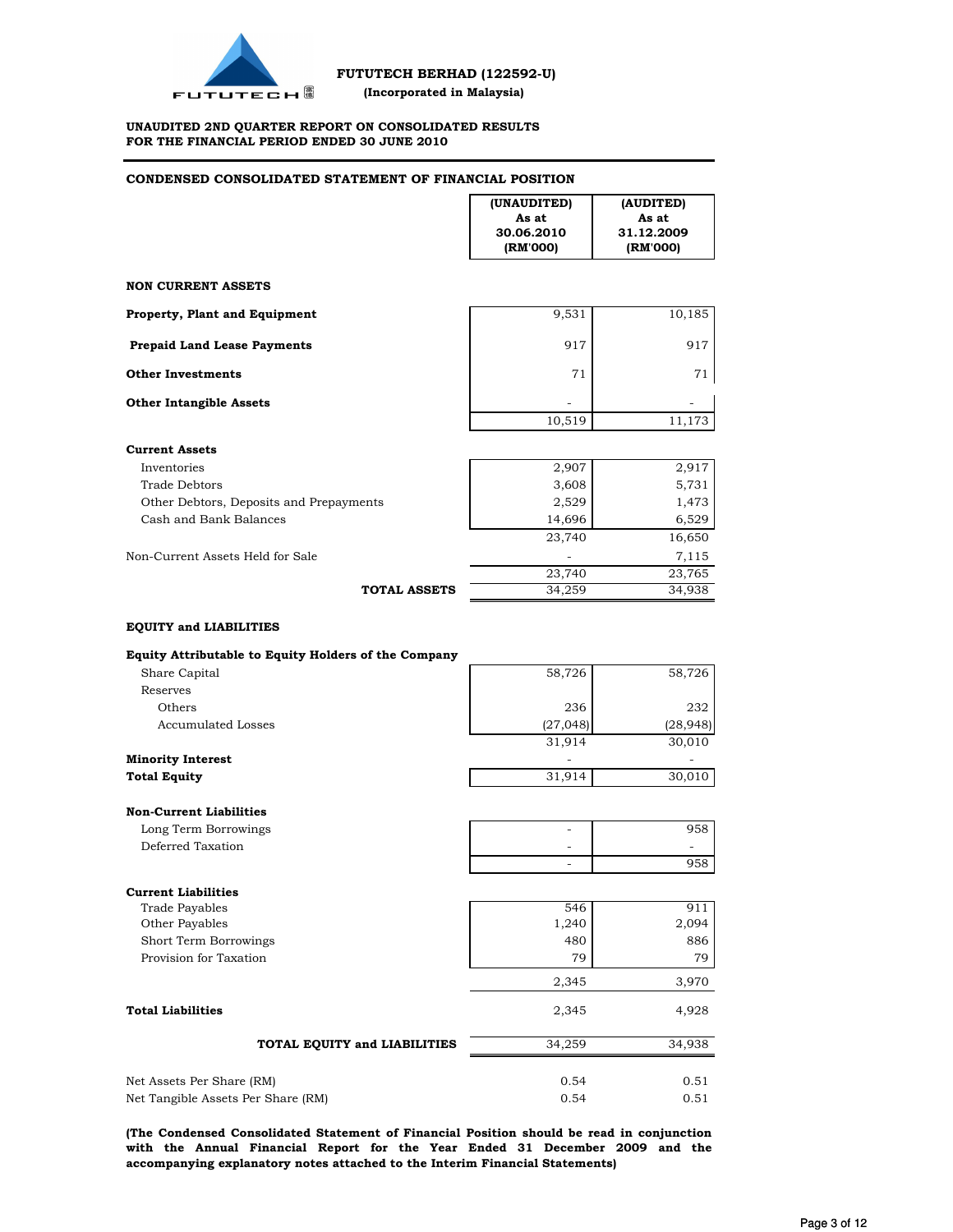

# **UNAUDITED 2ND QUARTER REPORT ON CONSOLIDATED RESULTS FOR THE FINANCIAL PERIOD ENDED 30 JUNE 2010**

# **CONDENSED CONSOLIDATED STATEMENTS OF CHANGES IN EQUITY**

|                                                    |                                       | Attributable to Equity Holders of the Company        |                                               |                                      |  |  |
|----------------------------------------------------|---------------------------------------|------------------------------------------------------|-----------------------------------------------|--------------------------------------|--|--|
| <b>6-MONTH PERIOD ENDED</b><br><b>30 JUNE 2010</b> | <b>Share Capital</b><br><b>RM'000</b> | Non-Distributable<br><b>Reserve</b><br><b>RM'000</b> | Accumulated<br><b>Losses</b><br><b>RM'000</b> | <b>Total Equity</b><br><b>RM'000</b> |  |  |
| Balance as at 1 January 2010                       | 58,726                                | 232                                                  | (28, 948)                                     | 30,010                               |  |  |
| Total Comprehensive Income for the<br>period       |                                       | 4                                                    | 1,901                                         | 1,905                                |  |  |
| Balance as at 30 June 2010                         | 58,726                                | 236                                                  | (27, 047)                                     | 31,915                               |  |  |
| <b>6-MONTH PERIOD ENDED</b><br>30 JUNE 2009        |                                       |                                                      |                                               |                                      |  |  |
| Balance as at 1 January 2009                       | 58,726                                | 315                                                  | (20, 646)                                     | 38,395                               |  |  |
| Total Comprehensive Income for the<br>period       |                                       | (93)                                                 | (748)                                         | (841)                                |  |  |
| Balance as at 31 March 2009                        | 58,726                                | 222                                                  | (21, 394)                                     | 37,554                               |  |  |

**(The Condensed Consolidated Statements of Changes in Equity should be read in conjunction with the Annual Financial Report for the Year Ended 31 December 2009 and the accompanying explanatory notes attached to the Interim Financial Statements)**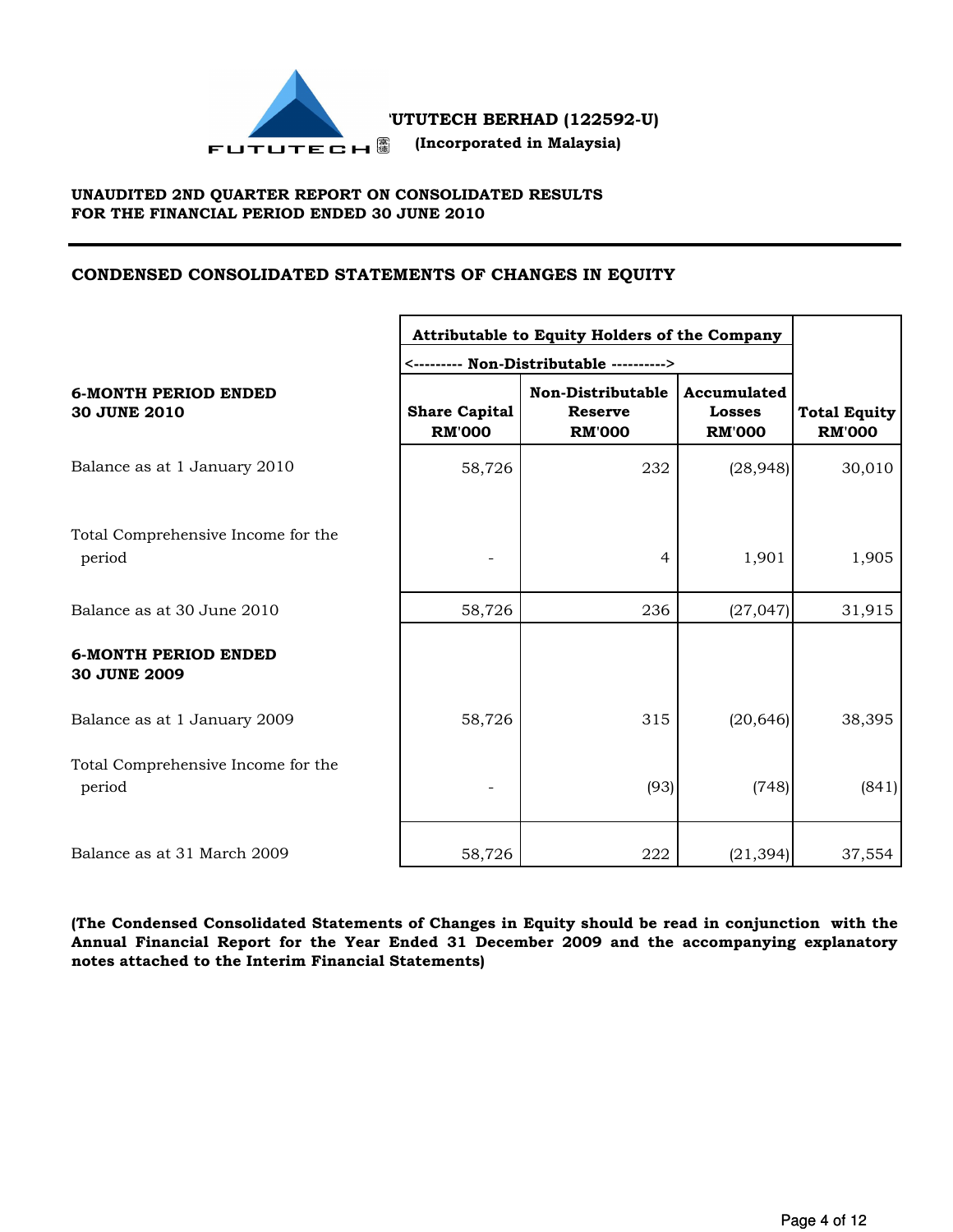

 **(Incorporated in Malaysia)**

# **UNAUDITED 2ND QUARTER REPORT ON CONSOLIDATED RESULTS FOR THE FINANCIAL PERIOD ENDED 30 JUNE 2010**

# **CONDENSED CONSOLIDATED CASHFLOW STATEMENT**

| (RM'000)<br>(RM'000)<br>CASH FLOWS FROM / (USED IN) OPERATING ACTIVITIES<br>2,106<br>Profit / (Loss) before tax<br>(749)<br>Adjustment for:<br>Amortisation and depreciation of property, plant and equipment<br>654<br>1,450<br>Non-cash items<br>(2,650)<br>(646)<br>55<br>Operating Profit / (Loss) Before Working Capital Changes<br>110<br>Changes in working capital :<br>Net change in current assets<br>725<br>1,164<br>Net change in current liabilities<br>(2, 355)<br>(1,409)<br>Net Cash From / (Used In) Operations<br>(574)<br>(1, 136)<br>Net income tax paid<br>146<br>(255)<br>Interest paid<br>(44)<br>(113)<br>(472)<br>(1,504)<br>Net Cash Generated From /(Used In) Operating Activities<br>10,000<br>Other investment<br>7,220<br>Net Cash Generated From / (Used In) Investing Activities<br>10,000<br>7,220<br>Repayment of borrowings, net<br>(1, 365)<br>(414)<br>Net Cash Generated (Used In) / From Financing Activities<br>(1, 365)<br>(414)<br>8,163<br>5,302<br>4<br>6,529<br>1,752<br>14,696<br>7,054<br>CASH AND CASH EQUIVALENTS CARRIED FORWARD CONSIST OF:<br>Cash and Bank Balances<br>14,696<br>8,405<br>Fixed Deposits with Licensed Banks<br>Less: Bank Overdraft<br>(1, 351)<br>7,054<br>14,696 |                                                    | Current<br>year-to-date<br>ended<br>30.06.2010 | Corresponding<br>year-to-date<br>ended<br>30.06.2009 |
|------------------------------------------------------------------------------------------------------------------------------------------------------------------------------------------------------------------------------------------------------------------------------------------------------------------------------------------------------------------------------------------------------------------------------------------------------------------------------------------------------------------------------------------------------------------------------------------------------------------------------------------------------------------------------------------------------------------------------------------------------------------------------------------------------------------------------------------------------------------------------------------------------------------------------------------------------------------------------------------------------------------------------------------------------------------------------------------------------------------------------------------------------------------------------------------------------------------------------------------|----------------------------------------------------|------------------------------------------------|------------------------------------------------------|
|                                                                                                                                                                                                                                                                                                                                                                                                                                                                                                                                                                                                                                                                                                                                                                                                                                                                                                                                                                                                                                                                                                                                                                                                                                          |                                                    |                                                |                                                      |
|                                                                                                                                                                                                                                                                                                                                                                                                                                                                                                                                                                                                                                                                                                                                                                                                                                                                                                                                                                                                                                                                                                                                                                                                                                          |                                                    |                                                |                                                      |
|                                                                                                                                                                                                                                                                                                                                                                                                                                                                                                                                                                                                                                                                                                                                                                                                                                                                                                                                                                                                                                                                                                                                                                                                                                          |                                                    |                                                |                                                      |
|                                                                                                                                                                                                                                                                                                                                                                                                                                                                                                                                                                                                                                                                                                                                                                                                                                                                                                                                                                                                                                                                                                                                                                                                                                          |                                                    |                                                |                                                      |
|                                                                                                                                                                                                                                                                                                                                                                                                                                                                                                                                                                                                                                                                                                                                                                                                                                                                                                                                                                                                                                                                                                                                                                                                                                          |                                                    |                                                |                                                      |
|                                                                                                                                                                                                                                                                                                                                                                                                                                                                                                                                                                                                                                                                                                                                                                                                                                                                                                                                                                                                                                                                                                                                                                                                                                          |                                                    |                                                |                                                      |
|                                                                                                                                                                                                                                                                                                                                                                                                                                                                                                                                                                                                                                                                                                                                                                                                                                                                                                                                                                                                                                                                                                                                                                                                                                          |                                                    |                                                |                                                      |
|                                                                                                                                                                                                                                                                                                                                                                                                                                                                                                                                                                                                                                                                                                                                                                                                                                                                                                                                                                                                                                                                                                                                                                                                                                          |                                                    |                                                |                                                      |
|                                                                                                                                                                                                                                                                                                                                                                                                                                                                                                                                                                                                                                                                                                                                                                                                                                                                                                                                                                                                                                                                                                                                                                                                                                          |                                                    |                                                |                                                      |
|                                                                                                                                                                                                                                                                                                                                                                                                                                                                                                                                                                                                                                                                                                                                                                                                                                                                                                                                                                                                                                                                                                                                                                                                                                          |                                                    |                                                |                                                      |
|                                                                                                                                                                                                                                                                                                                                                                                                                                                                                                                                                                                                                                                                                                                                                                                                                                                                                                                                                                                                                                                                                                                                                                                                                                          |                                                    |                                                |                                                      |
|                                                                                                                                                                                                                                                                                                                                                                                                                                                                                                                                                                                                                                                                                                                                                                                                                                                                                                                                                                                                                                                                                                                                                                                                                                          |                                                    |                                                |                                                      |
|                                                                                                                                                                                                                                                                                                                                                                                                                                                                                                                                                                                                                                                                                                                                                                                                                                                                                                                                                                                                                                                                                                                                                                                                                                          |                                                    |                                                |                                                      |
|                                                                                                                                                                                                                                                                                                                                                                                                                                                                                                                                                                                                                                                                                                                                                                                                                                                                                                                                                                                                                                                                                                                                                                                                                                          | CASH FLOW FROM / (USED IN) INVESTING ACTIVITIES    |                                                |                                                      |
|                                                                                                                                                                                                                                                                                                                                                                                                                                                                                                                                                                                                                                                                                                                                                                                                                                                                                                                                                                                                                                                                                                                                                                                                                                          |                                                    |                                                |                                                      |
|                                                                                                                                                                                                                                                                                                                                                                                                                                                                                                                                                                                                                                                                                                                                                                                                                                                                                                                                                                                                                                                                                                                                                                                                                                          |                                                    |                                                |                                                      |
|                                                                                                                                                                                                                                                                                                                                                                                                                                                                                                                                                                                                                                                                                                                                                                                                                                                                                                                                                                                                                                                                                                                                                                                                                                          | CASH FLOW (USED IN) / FROM FINANCING ACTIVITIES    |                                                |                                                      |
|                                                                                                                                                                                                                                                                                                                                                                                                                                                                                                                                                                                                                                                                                                                                                                                                                                                                                                                                                                                                                                                                                                                                                                                                                                          |                                                    |                                                |                                                      |
|                                                                                                                                                                                                                                                                                                                                                                                                                                                                                                                                                                                                                                                                                                                                                                                                                                                                                                                                                                                                                                                                                                                                                                                                                                          |                                                    |                                                |                                                      |
|                                                                                                                                                                                                                                                                                                                                                                                                                                                                                                                                                                                                                                                                                                                                                                                                                                                                                                                                                                                                                                                                                                                                                                                                                                          | NET INCREASE IN CASH AND CASH EQUIVALENTS          |                                                |                                                      |
|                                                                                                                                                                                                                                                                                                                                                                                                                                                                                                                                                                                                                                                                                                                                                                                                                                                                                                                                                                                                                                                                                                                                                                                                                                          | <b>EFFECT OF EXCHANGE RATE CHANGES</b>             |                                                |                                                      |
|                                                                                                                                                                                                                                                                                                                                                                                                                                                                                                                                                                                                                                                                                                                                                                                                                                                                                                                                                                                                                                                                                                                                                                                                                                          | CASH AND CASH EQUIVALENTS AT THE BEGINNING OF YEAR |                                                |                                                      |
|                                                                                                                                                                                                                                                                                                                                                                                                                                                                                                                                                                                                                                                                                                                                                                                                                                                                                                                                                                                                                                                                                                                                                                                                                                          | CASH AND CASH EQUIVALENTS AT THE END OF PERIOD     |                                                |                                                      |
|                                                                                                                                                                                                                                                                                                                                                                                                                                                                                                                                                                                                                                                                                                                                                                                                                                                                                                                                                                                                                                                                                                                                                                                                                                          |                                                    |                                                |                                                      |
|                                                                                                                                                                                                                                                                                                                                                                                                                                                                                                                                                                                                                                                                                                                                                                                                                                                                                                                                                                                                                                                                                                                                                                                                                                          |                                                    |                                                |                                                      |
|                                                                                                                                                                                                                                                                                                                                                                                                                                                                                                                                                                                                                                                                                                                                                                                                                                                                                                                                                                                                                                                                                                                                                                                                                                          |                                                    |                                                |                                                      |
|                                                                                                                                                                                                                                                                                                                                                                                                                                                                                                                                                                                                                                                                                                                                                                                                                                                                                                                                                                                                                                                                                                                                                                                                                                          |                                                    |                                                |                                                      |
|                                                                                                                                                                                                                                                                                                                                                                                                                                                                                                                                                                                                                                                                                                                                                                                                                                                                                                                                                                                                                                                                                                                                                                                                                                          |                                                    |                                                |                                                      |

**(The Condensed Consolidated Cashflow Statements should be read in conjunction with the Annual Financial Report for the Year Ended 31 December 2009 and the accompanying explanatory notes attached to the Interim Financial Statements)**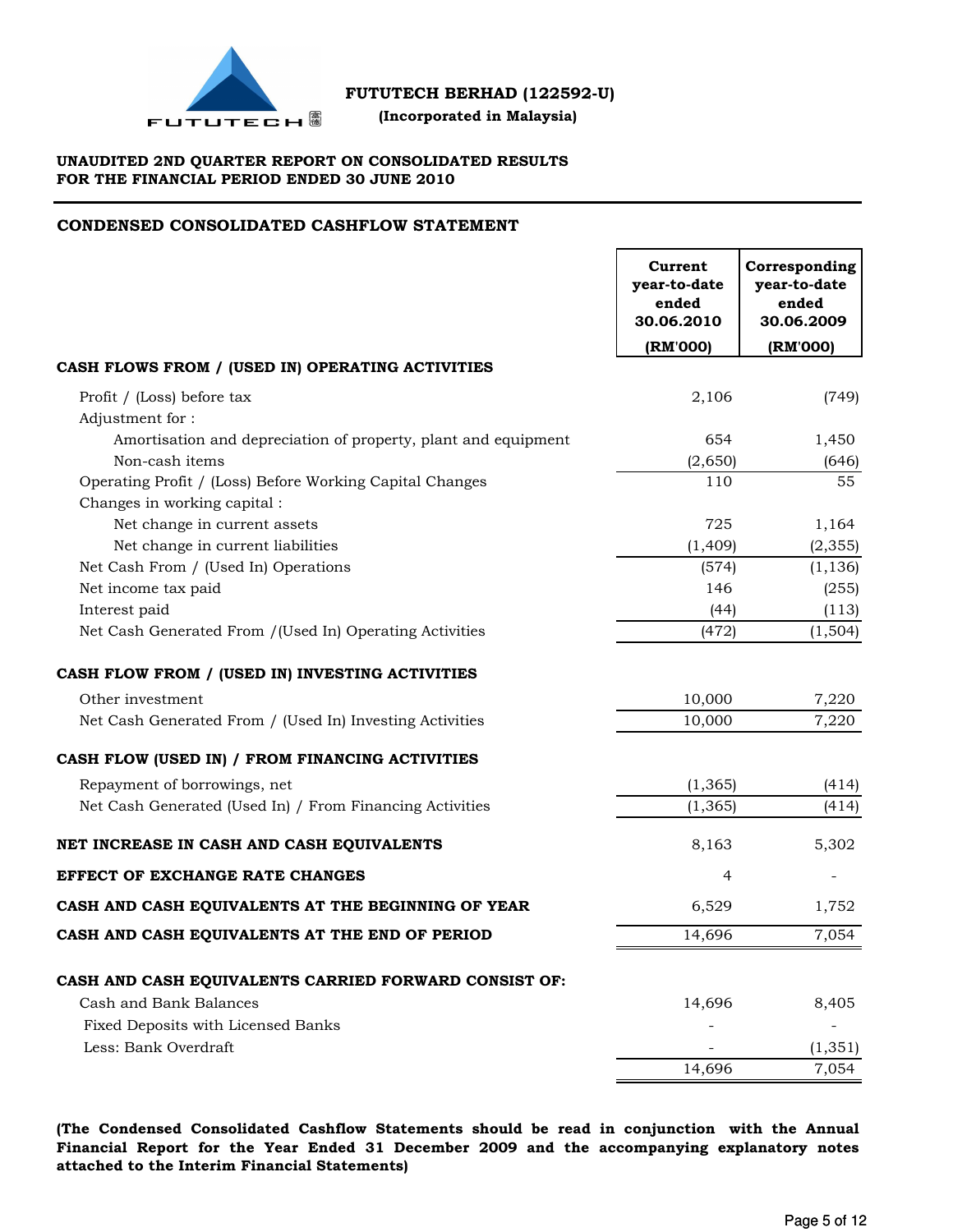

### **INFORMATION REQUIRED BY FINANCIAL REPORTING STANDARD (FRS) 134**

#### **A1. Basis of Preparation**

The quarterly consolidated financial statements have been prepared by applying accounting policies and method of computation consistent with those used in the preparation of the audited financial statements of the Group and are in accordance with FRS 134, Interim Financial Reporting and Paragraph 9.22 of the Listing Requirements of Bursa Malaysia Securities Berhad ("Bursa Securities"), except for the adoption of the following new/revised Financial Reporting Standards ("FRS") effective 1 January 2010 as disclosed below:

|                                                                     | <b>Effective for financial</b> |
|---------------------------------------------------------------------|--------------------------------|
|                                                                     | year beginning                 |
| FRSs, Amendment to FRSs and Interpretations                         | on or after                    |
| FRS 4: Insurance Contracts                                          | 1 January 2010                 |
| FRS 7: Financial Instruments: Disclosures                           | 1 January 2010                 |
| FRS 8: Operating Segments                                           | 1 July 2009                    |
| FRS 101: Presentation of Financial Statements (Revised 2009)        | 1 January 2010                 |
| FRS 123 : Borrowing Costs (Revised 2009)                            | 1 January 2010                 |
| FRS 139: Financial Instruments: Recognition and Measurement         | 1 January 2010                 |
| Amendments to FRS 1: First-time Adoption of Financial Reporting     |                                |
| Standards and FRS 127: Consolidated and Separate Financial          |                                |
| Statements: Costs of an Investment in a Subsidiary, Jointly         |                                |
| Controlled Entity or Associate                                      | 1 January 2010                 |
| Amendments to FRS 2: Share-based Payment - Vesting                  |                                |
| Conditions and Cancellations                                        | 1 January 2010                 |
| Amendments to FRS 132: Financial Instruments: Presentation          | 1 January 2010                 |
| Amendments to FRS 139: Financial Instruments: Recognition           |                                |
| and Measurement, FRS 7: Financial Instruments: Disclosures,         |                                |
| and IC Interpretation 9: Reassessment of Embedded Derivatives       | 1 January 2010                 |
| IC Interpretation 9: Reassessment of Embedded Derivatives           | 1 January 2010                 |
| IC Interpretation 10: Interim Financial Reporting and               |                                |
| Impairment                                                          | 1 January 2010                 |
| IC Interpretation 11: FRS 2 - Group and Treasury Share              |                                |
| Transactions                                                        | 1 January 2010                 |
| IC Interpretation 13: Customer Loyalty Programmes                   | 1 January 2010                 |
| IC Interpretation 14: FRS 119 - The Limit on a Defined Benefit      |                                |
| Asset, Minimum Funding Requirements and their Interpretation        | 1 January 2010                 |
| TR i – 3: Presentation of Financial Statements of Islamic Financial | 1 January 2010                 |
| Institutions                                                        |                                |
| Improvements to FRSs (2009)                                         | 1 January 2010                 |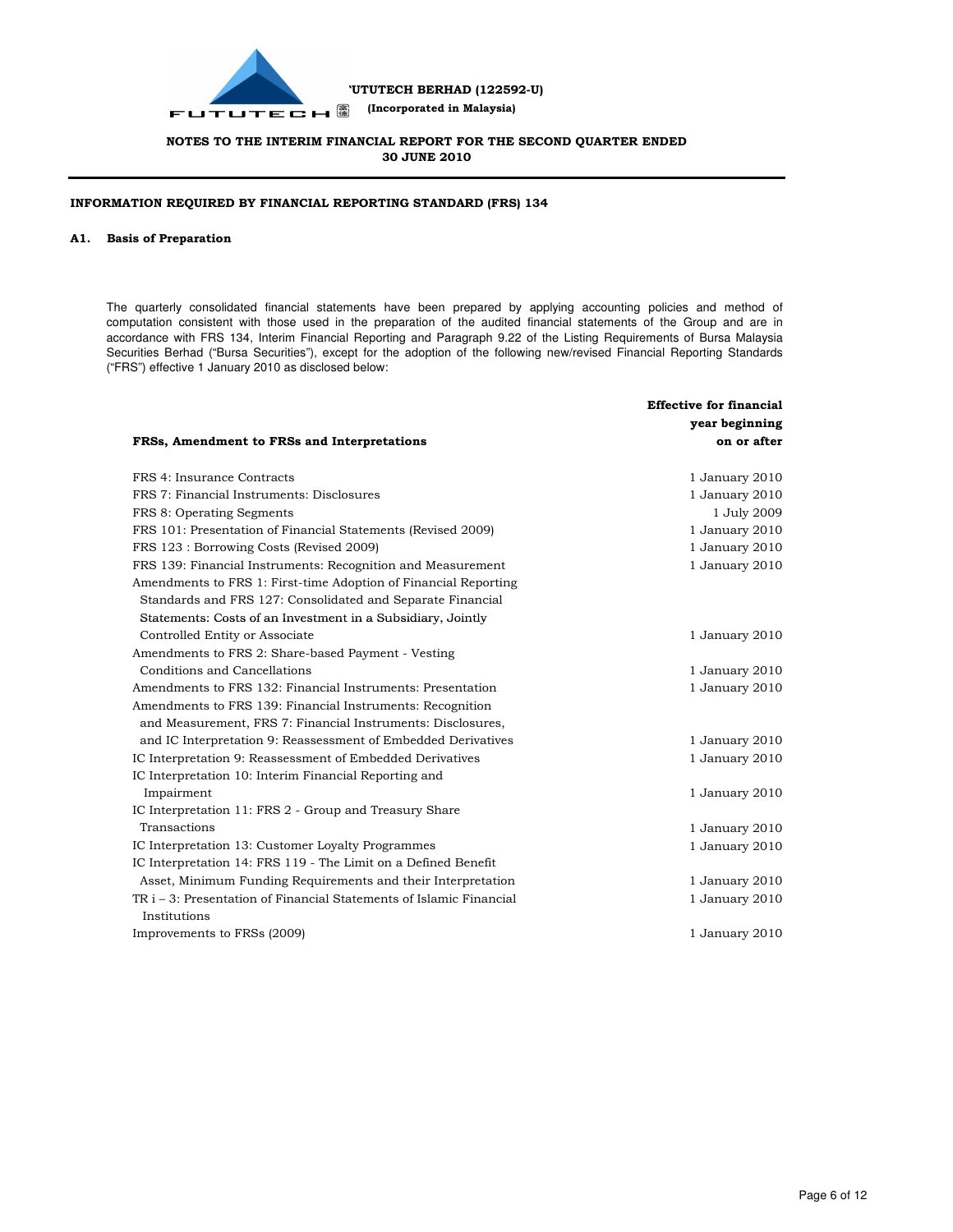

#### **A1. Basis of Preparation (Cont'd)**

The adoption of the above pronouncements does not have significant impact to the Group, except as described below:

(b) FRS 101 (revised): Presentation of Financial Statement

The Group applies FRS 101 (revised) which became effective as of 1 January 2010. Pursuant to the revised standard, the Group presents all non-owner changes in equity separately in the consolidated statement of comprehensive income.

Comparative information has also been re-presented in conformity with the revised standard.

#### **A2. Audit Report**

The audited financial statements of the Company for the preceding financial year ended 31 December 2009 were not subject to any qualification.

#### **A3. Seasonal or Cyclical Factors**

The principal business operations of the Group are not significantly affected by any seasonal or cyclical factors.

#### **A4. Unusual Items**

There were no unusual items during the current financial quarter affecting the assets, liabilities, equity, net income or cashflow of the Group.

#### **A5. Changes in Estimates**

There were no estimation of amount used in the previous interim reports having a material impact in the current interim report.

#### **A6. Debt and Equity Securities**

There were no other issuance or repayment of any debt and equity securities, share buy-backs, share cancellations, shares held as treasury shares and resale of treasury shares for the current financial year-to-date.

#### **A7. Dividends Paid**

No dividend has been paid during the current financial year-to-date.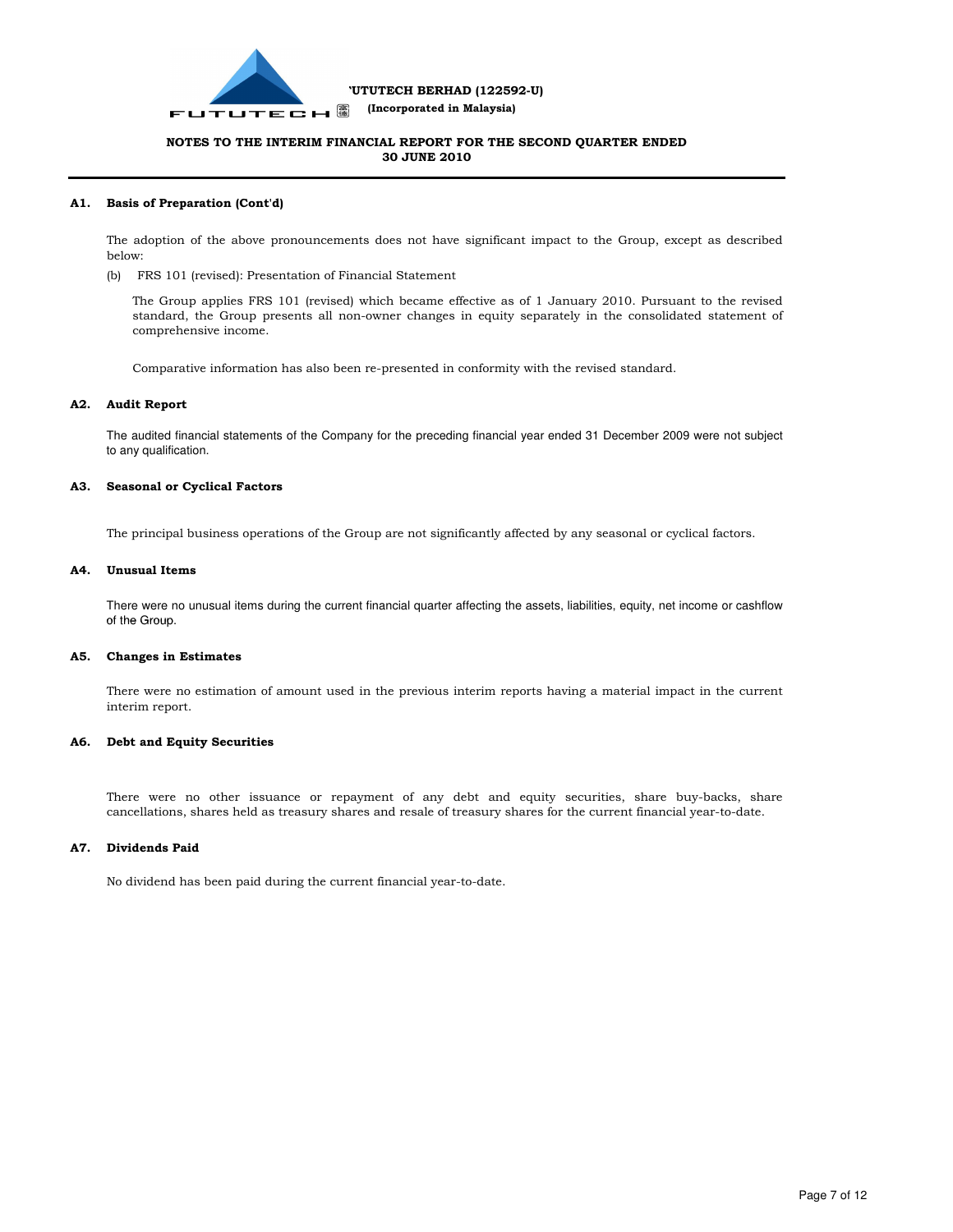

### **A8. Segmental Information**

The Group's operations are substantially in the manufacturing sector. The following analysis of activities are based on geographical basis.

|                                    | Quarter ended | Year-to-date<br>ended |
|------------------------------------|---------------|-----------------------|
|                                    |               |                       |
|                                    | 30.06.2010    | 30.06.2010            |
|                                    | (RM'000)      | (RM'000)              |
| <b>Segment Revenue</b>             |               |                       |
| -- Malaysia                        | 2,396         | 6,740                 |
| -- Other Countries                 |               |                       |
|                                    | 2,396         | 6,740                 |
| Elimination of Inter-Segment Sales | (258)         | (989)                 |
| Group Revenue                      | 2,138         | 5,751                 |
| <b>Segment Results</b>             |               |                       |
|                                    |               |                       |
| -- Malaysia                        | 2,369         | 2,150                 |
| -- Other Countries                 |               |                       |
|                                    | 2,369         | 2,150                 |
| Elimination                        |               |                       |
| Profit/(Loss) from Operations      | 2,369         | 2,150                 |

### **A9. Subsequent Material Events**

There were no material events in the interval between the end of the current financial quarter and 23 August 2010 other than disclosed in Note A12.

#### **A10. Changes in Composition of the Group**

There were no material effect of changes in the composition of the Group during the current financial year under review.

#### **A11. Changes in Contingent Liabilities or Contingent Assets**

As at 30 June 2010, the Company has given corporate guarantees amounting to RM480,000 (as at 31 December 2009 : RM1.8 million) to financial institutions for credit facilities granted to certain subsidiary companies.

#### **A12. Capital Commitments**

As at 30 June 2010 the Group has no material capital commitments.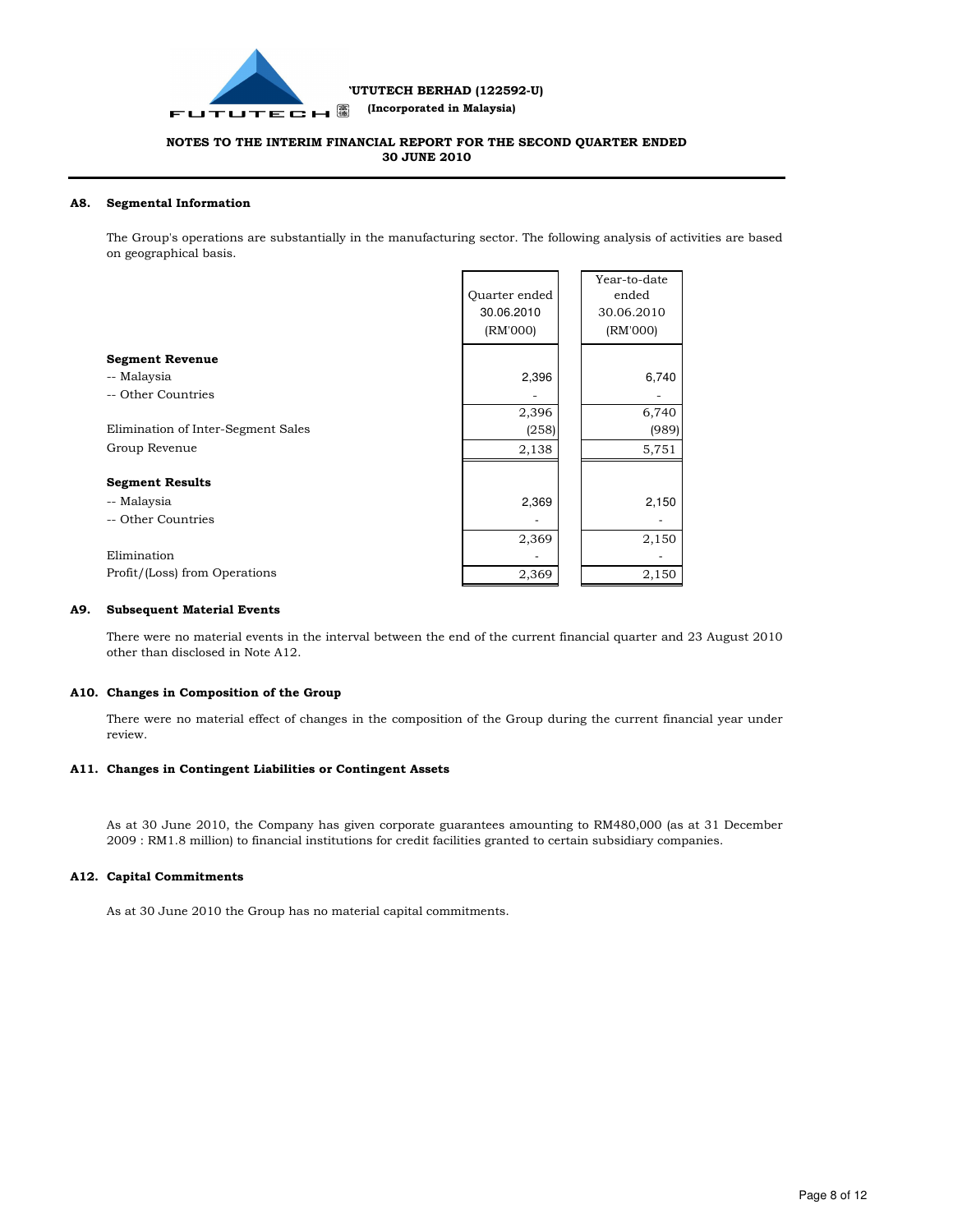

### **ADDITIONAL INFORMATION REQUIRED BY THE LISTING REQUIREMENTS OF BURSA SECURITIES**

#### **B1. Review of Performance**

The Group registered total sales of RM 2.14 million in the current quarter (Q.2. 2010) as compared to RM 4.45 million in the corresponding quarter of 2009 (Q.2, 2009). The significant decline was mainly attributed to lower lighting orders being confirmed in Q.2, 2010 due to the shift and consolidation of our production facility from Puchong to Ijok in the months of May and June. In addition, sales in the kitchen division had also decreased with lesser project roll-outs being registered in the current quarter. Total Group revenue for the current year-to-date ("YTD") June 2010 stood at RM 5.75 million as compared to RM 9.03 million in the corresponding period of YTD June 2009.

Although overall sales for Q.2, 2010 and YTD June 2010 were significantly lower than its previous corresponding periods respectively, the Group managed to achieve a net profit before tax of RM 2.35 million in Q.2, 2010 and a net profit before tax of RM 2.10 million for YTD June 2010 as compared to a net profit before tax of RM 302 thousand in Q.2, 2009 and a net loss before tax of RM 494 thousand in YTD June 2009. Such results were mainly attributed to the substantially lower operating costs being achieved in the Group and a gain from the disposal of a property registered in the current period consequent to the continuing restructuring of the Group's operations since last year.

#### **B2. Comparison of Profit Before Taxation for the Current Quarter with Immediate Preceding Quarter**

|                                         | Current<br>Quarter ended<br>30.06.2010<br>(RM'000) | Preceding<br>Quarter ended<br>31.03.2010<br>(RM'000) |
|-----------------------------------------|----------------------------------------------------|------------------------------------------------------|
| Revenue                                 | 2,138                                              | 3,613                                                |
| Consolidated Profit / (Loss) Before Tax | 2,354                                              | (248)                                                |

The Group's revenue fell about 41% from RM3,613 million (Q.1 2010) to RM2,138 million (Q.2 2010) due to the shift of our production facility from Puchong to Ijok affecting mainly the lighting division, although kitchen sales were higher in the current quarter. Nevertheless, with lower operating costs being achieved in the Group and a gain from the disposal of a property registered in the current period, the Group managed to achieve a net profit before tax of RM 2.354 million.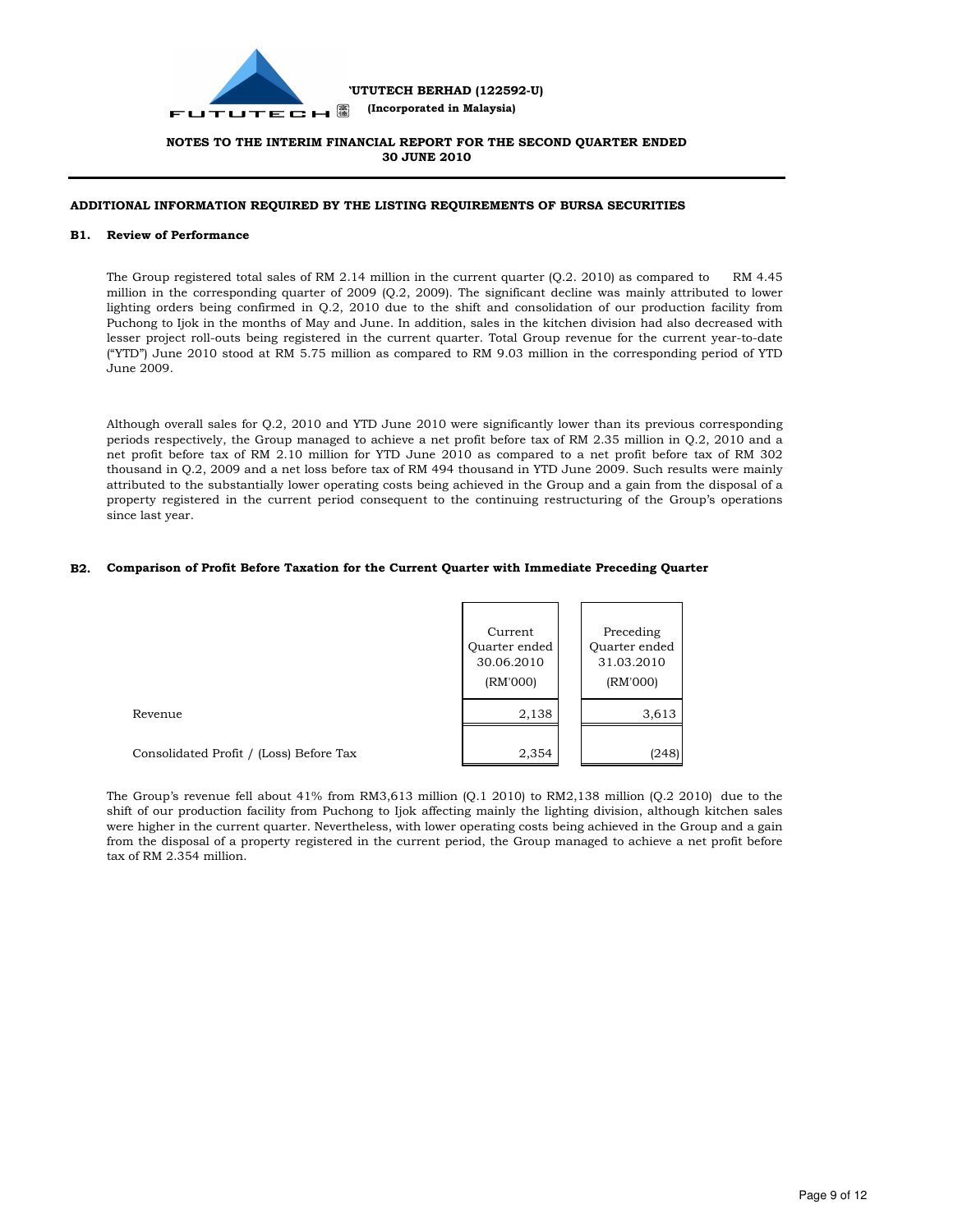

 **(Incorporated in Malaysia)**

### **NOTES TO THE INTERIM FINANCIAL REPORT FOR THE SECOND QUARTER ENDED 30 JUNE 2010**

#### **B3. Prospects**

The Group believes that the construction sector will be one of the engines of growth in the country going forward. As such, with the rationalization and consolidation of its manufacturing business particularly its lighting division, the Group has extended its current project based business into construction management where it can capitalize its strengths on working with premium developers, consultants, main contractors and various sub-contractors to drive the Group forward.

### **B4. Profit Forecast**

Not applicable as no profit forecast was published.

#### **B5. Taxation**



Current Taxation

Although the Group recorded a loss, taxation was incurred as certain expenses are disallowed for tax purposes and losses recorded by certain subsidiaries are not allowed to be set-off against taxable profits of other subsidiaries as group tax relief is not available.

#### **B6. Profit on Sale of Unquoted Investments and/or Properties**

Advance Industries Sdn Bhd, a wholly owned subsidiary of Fututech Berhad, entered into a conditional sale and purchase agreement on 21.10.2009 with one Lau Boon Liang and one Cheng Pei Pei to dispose of a piece of land held under its Geran 54070, Lot 2, Pekan Puchong Perdana, Daerah Petaling, Negeri Selangor together with a single storey factory building with an annexed double-storey office building erected thereon and certain fixtures and fittings for a total cash consideration of RM10.0 million. The approval of the shareholders of Fututech was obtained in the Extraordinary General Meeting held on 29 December 2009. The transaction was completed in second quarter 2010. The Group realised a gain of approximately RM2.7 million from the disposal. Proceeds from the disposal will be used to repay borrowings and as working capital for the Group.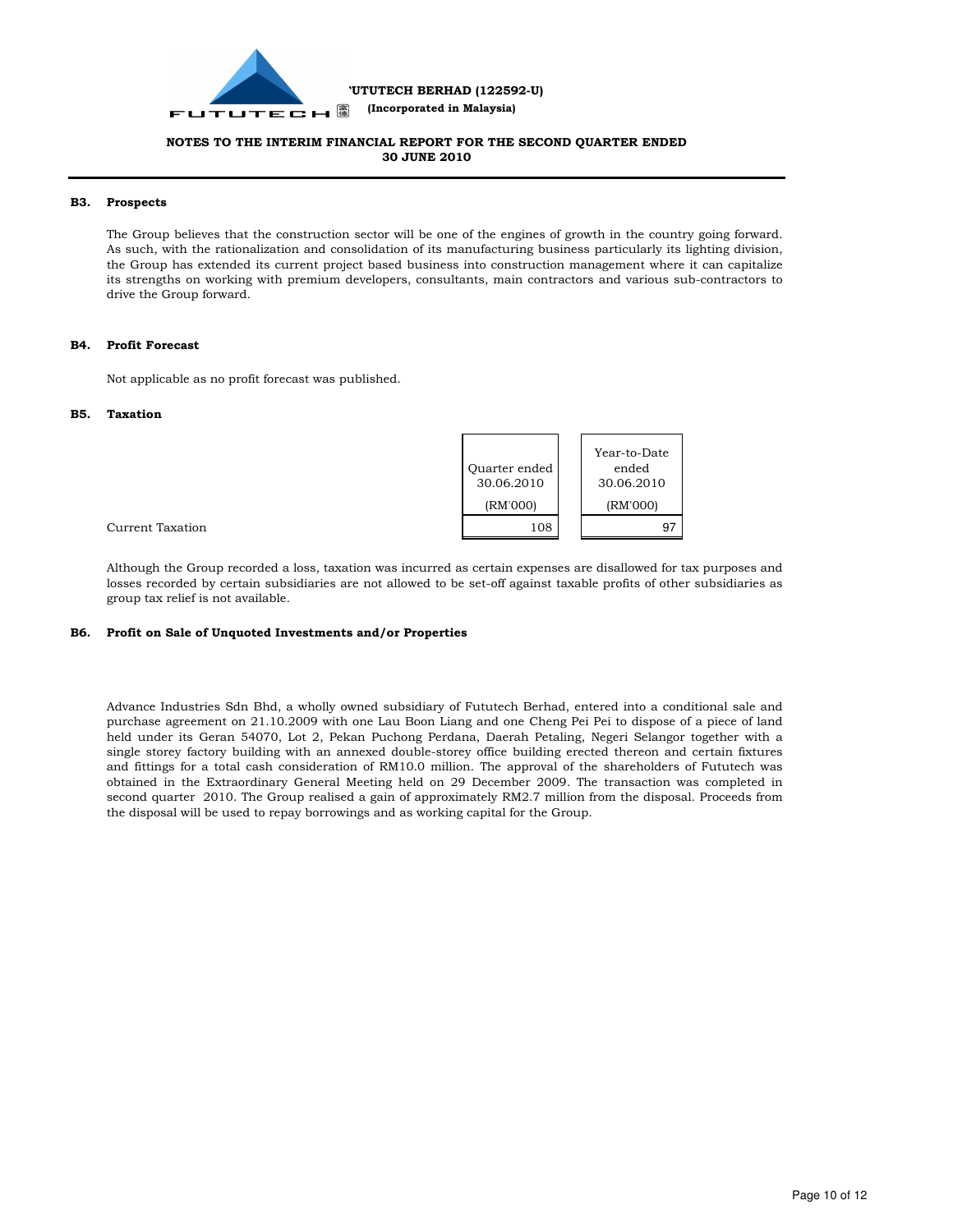

### **NOTES TO THE INTERIM FINANCIAL REPORT FOR THE SECOND QUARTER ENDED 30 JUNE 2010**

#### **B7. Quoted Securities**

Investments in quoted securities as at 30 June 2010 are as follows :-

|                   | RM     |
|-------------------|--------|
| At cost           | 19,800 |
| At carrying value | 2,310  |
| At market value   | 2,310  |

#### **B8 Group Borrowings and Debt Securities**

|    |                                                         | As at<br>30.06.2010<br>(RM'000) |
|----|---------------------------------------------------------|---------------------------------|
| a) | Secured borrowings                                      | 480                             |
|    | Unsecured borrowings                                    |                                 |
|    |                                                         | 480                             |
| b) | Short term<br>- hire purchase creditors<br>- term loans | 480                             |
|    |                                                         | 480                             |
|    | Long term<br>- hire purchase creditors                  |                                 |
|    | - term loans                                            |                                 |
|    |                                                         |                                 |
|    | <b>Total Borrowings</b>                                 | 480                             |